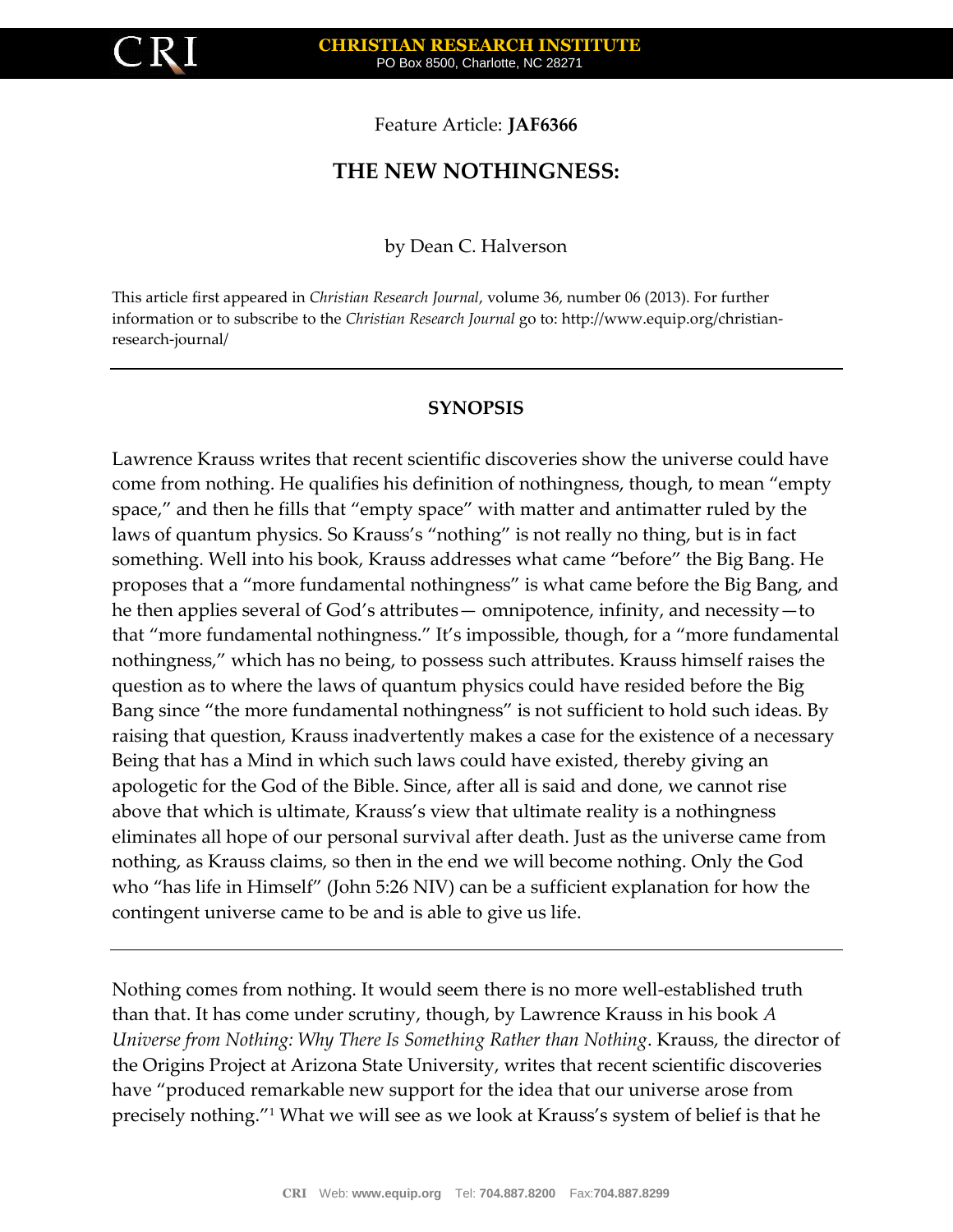has replaced God with nothingness and then given several of God's attributes to that nothingness.

While Krauss affirms that the universe had a beginning ("The Big Bang picture is in good shape"<sup>2</sup> ), he denies that God is the One who caused it to come into existence. So what was its cause? What "created" all things? As the title of his book says, nothing. Krauss states in his preface that, when it comes to answering the question as to why something rather than nothing exists, "something from nothing is not a problem. Indeed, something from nothing may have been *required* for the universe to come into being."<sup>3</sup> But, of course, because something really can't come from nothing, Krauss has to fill his nothingness with something. He expresses his frustration with the philosophers and theologians who object to his concept of nothing as not being a true nothingness:

*"Nothing," they insist, is not any of the things I discuss. Nothing [they say] is "nonbeing," in some vague and ill- defined sense....Some philosophers and many theologians define and redefine "nothing" as not being any of the versions of nothing that scientists currently describe. But therein, in my opinion, lies the intellectual bankruptcy of much of theology and some of modern philosophy. For surely "nothing" is every bit as physical as "something," especially if it is to be defined as the "absence of something."*<sup>4</sup>

That last sentence just doesn't make sense, though. Nothing (even a "nothing" in quotes) can't be every bit as physical as something because nothing is not something. Christian apologist William Lane Craig gives a good definition of nothingness: "The word nothing isn't the name of something. It's simply a term of universal negation. It means 'not anything.'"<sup>5</sup>

### **NOTHINGNESS REDEFINED**

Krauss qualifies what he means by the term "nothing": "By *nothing*, I do not mean nothing, but rather *nothing*—in this case, the nothingness we normally call empty space."<sup>6</sup> Just as nothing is not really nothing, so, too, empty space is not really empty because Krauss fills it with energy in the form of matter and antimatter. The reason "empty space" can be considered empty, according to Krauss, is because, while the empty space is filled with matter and antimatter, those two forces cancel each other out through mutual annihilation. One wonders, when the matter/antimatter forces of empty space annihilate each other, to what level of nothingness do they go since they already "reside" in one level of nothingness? Nevertheless, such mutual annihilation is called "symmetry."

So how does Krauss explain the way in which the universe came to exist out of this "nothingness" he calls "empty space"? Here's how:

*Scientists began to understand in the 1970s...that it is possible to begin with equal amounts of matter and antimatter in an early hot, dense Big Bang, and for plausible quantum processes to "create something from nothing" by establishing a small asymmetry, with a slight excess of*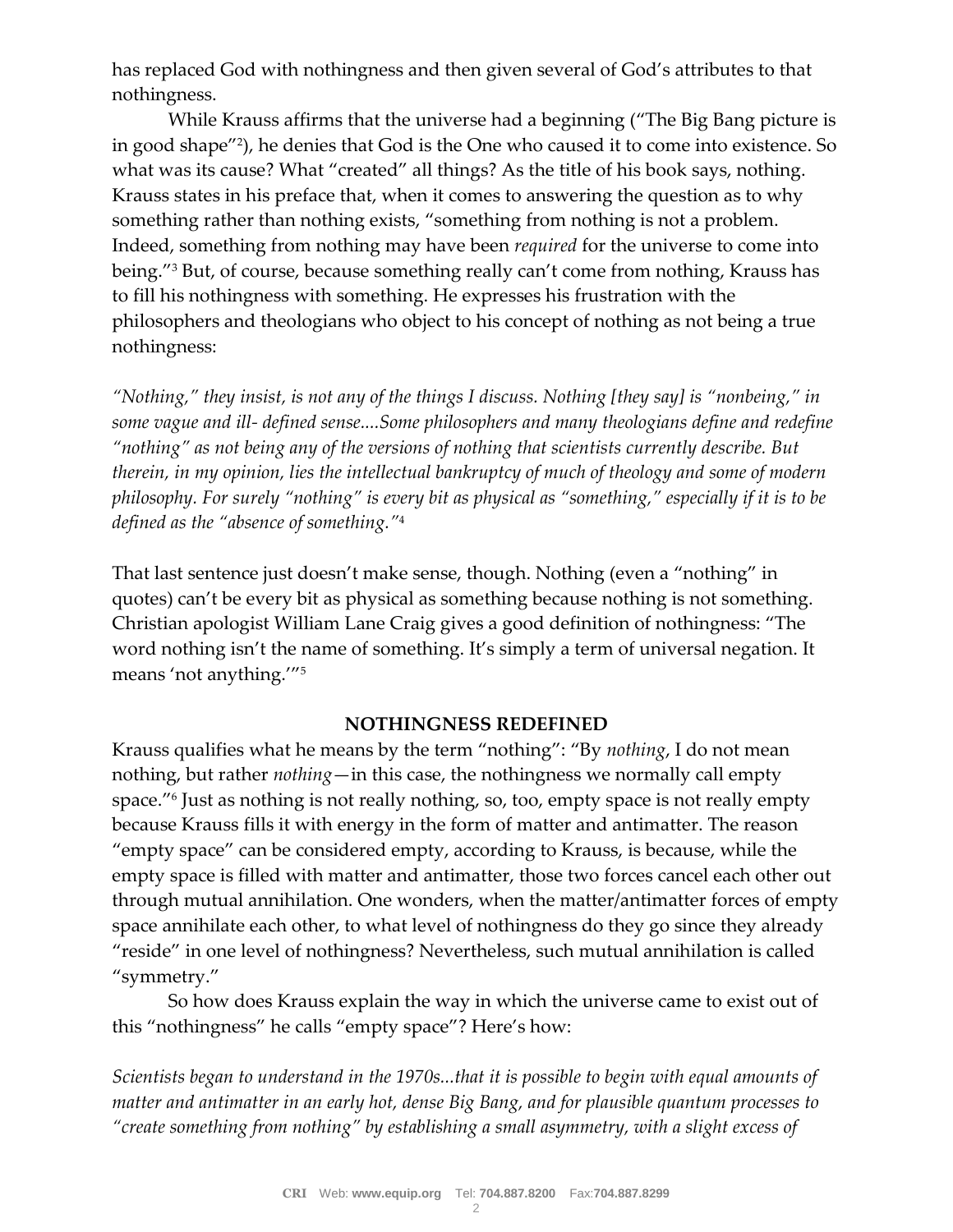*matter over antimatter in the early universe. Then, instead of complete annihilation of matter and antimatter, leading to nothing but pure radiation today, all of the available antimatter in the early universe could have annihilated with matter, but the small excess of matter would have had no comparable amount of antimatter to annihilate with, and would then be left over. This would then lead to all the matter making up stars and galaxies we see in the universe today.*<sup>7</sup>

Notice the time frame Krauss is talking about here—the "early, hot, dense Big Bang." Through the phrase "in the early universe," he affirms that time frame twice more in this paragraph. How early in the Big Bang? He says "it is possible to *begin* with equal amounts of matter and antimatter."<sup>8</sup> So, apparently, Krauss is talking about the beginning of the Big Bang. The beginning of the Big Bang, however, is not supposed to be the issue of the book. The nothingness *before* the Big Bang is because it is at the moment of the Big Bang that space, time, and energy came into existence *out of nothing*. Very few people dispute that. But Krauss doesn't start at the moment *before* the Big Bang. Instead, he starts *during* the event of the Big Bang, and he does so by plunking matter and antimatter into this creation scenario without even addressing the origin of that energy. He merely says, "It is possible to begin with equal amounts of matter and antimatter." But how? Where did that matter/antimatter come from? Again, isn't that the issue Krauss claims he will address in his book *A Universe from Nothing*?

### **"BEFORE" THE BIG BANG**

Well into his book (page 174 of 202 pages), Krauss finally addresses what he thinks came "before" the Big Bang:

*When I have thus far described how something always can come from "nothing" I have focused on either the creation of empty space or the creation of empty space from no space at all. Both initial conditions work for me when I think of the "absence of being" and therefore are possible candidates for nothingness. I have not addressed directly, however, the issues of what might have existed, if anything, before creation, what laws governed the creation, or, put more generally, I have not discussed what some may view as the question of First Cause. A simple answer is of course that either empty space or the more fundamental nothingness from which empty space may have arisen, preexisted, and is eternal. However, to be fair, this does beg the question, which might of course not be answerable, of what, if anything, fixed the rules that governed such creation.*<sup>9</sup>

Again, the timeframe Krauss addresses in the first part of this paragraph is the "initial conditions" of the Big Bang, or what Krauss consistently refers to as "creation." He then moves on to ask what was the "First Cause" of that creation event during the Big Bang? Here's Krauss's answer (as seen in the above quote): "A simple answer is of course that either empty space or the more fundamental nothingness from which empty space may have arisen, preexisted, and is eternal." So Krauss gives two options as to what caused the Big Bang: (1) "empty space" or (2) "the more fundamental nothingness." We will consider both options.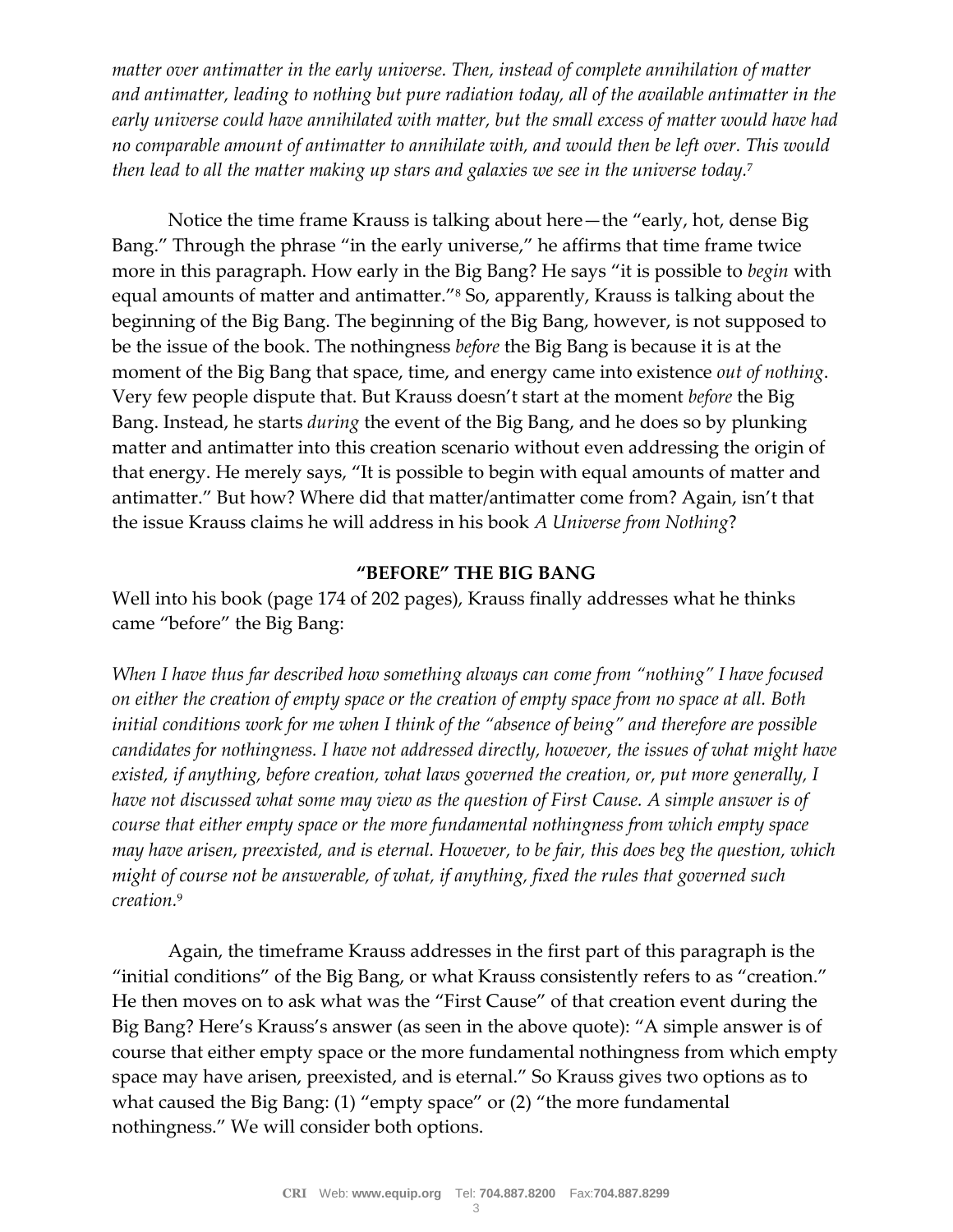Concerning the first option of empty space, Krauss is saying that the empty space existed prior to the Big Bang, which is also the moment when the empty space came into existence. Understand that up to now Krauss has addressed only the "initial conditions" of the Big Bang, not what came prior to the Big Bang. The Big Bang is generally accepted as the moment when time, space, and energy came into existence. A true nothingness—a no thingness—"existed" prior to that. So Krauss is saying that the empty space existed prior to itself in order to create itself. Such a concept clearly makes no sense. Philosopher Gregory Ganssle writes, "Nothing can cause *itself* to come into existence. In order to cause itself to come into existence, something would have to exist before it exists."<sup>10</sup>

Concerning the second option of "the more fundamental nothingness," I have to admit that I'm hesitant to believe Krauss at this point. He's already "burned" me once by redefining nothing to include something, so why should I believe that this "more fundamental nothingness" is really a true nothingness? Is Krauss again going to fill this deeper "nothingness" with more stuff? And will that be the end of it? Will not the "more fundamental nothingness" need an "even more fundamental nothingness," which leads to an infinite regression? Then, too, how can a true nothingness have something "more fundamental" to it? If nothing is indeed not anything—the total absence of something—then nothingness, since it does not exist, does not need a "more fundamental nothingness" as an ontological foundation to uphold it.

So what is "the more fundamental nothingness"? To answer that, consider again this sentence found in the above quote: "A simple answer [to the question of First Cause] is of course that either empty space *or the more fundamental nothingness* from which empty space may have arisen, *preexisted, and is eternal*."<sup>11</sup> Krauss's language here is confusing because it's unclear as to what exactly he's saying preexisted and is eternal: the "empty space" or "the more fundamental nothingness"? If I understand Krauss correctly, he's saying that the empty space preexisted in the more fundamental nothingness and is therefore eternal because the more fundamental nothingness is eternal. Krauss's statement is significant because in it he lists several divine attributes and places them squarely on the shoulders of this "more fundamental nothingness." A close reading of that sentence shows that he applies the attributes of omnipotence, aseity (self-existence, one's existence is necessary), and eternality to "the more fundamental nothingness."

#### **GIVING GOD'S ATTRIBUTES TO THE NOTHINGNESS**

Concerning the attribute of omnipotence, Krauss is asking the question as to what is the First Cause, and he's locating that First Cause in "the more fundamental nothingness." Therefore, according to Krauss, "the more fundamental nothingness" must possess the attribute of omnipotence by virtue of the fact that he claims it caused the universe to come into being. This would explain why Krauss uses the term "creation" so consistently, even though that term implies the need for a Creator, which is exactly what he is arguing against.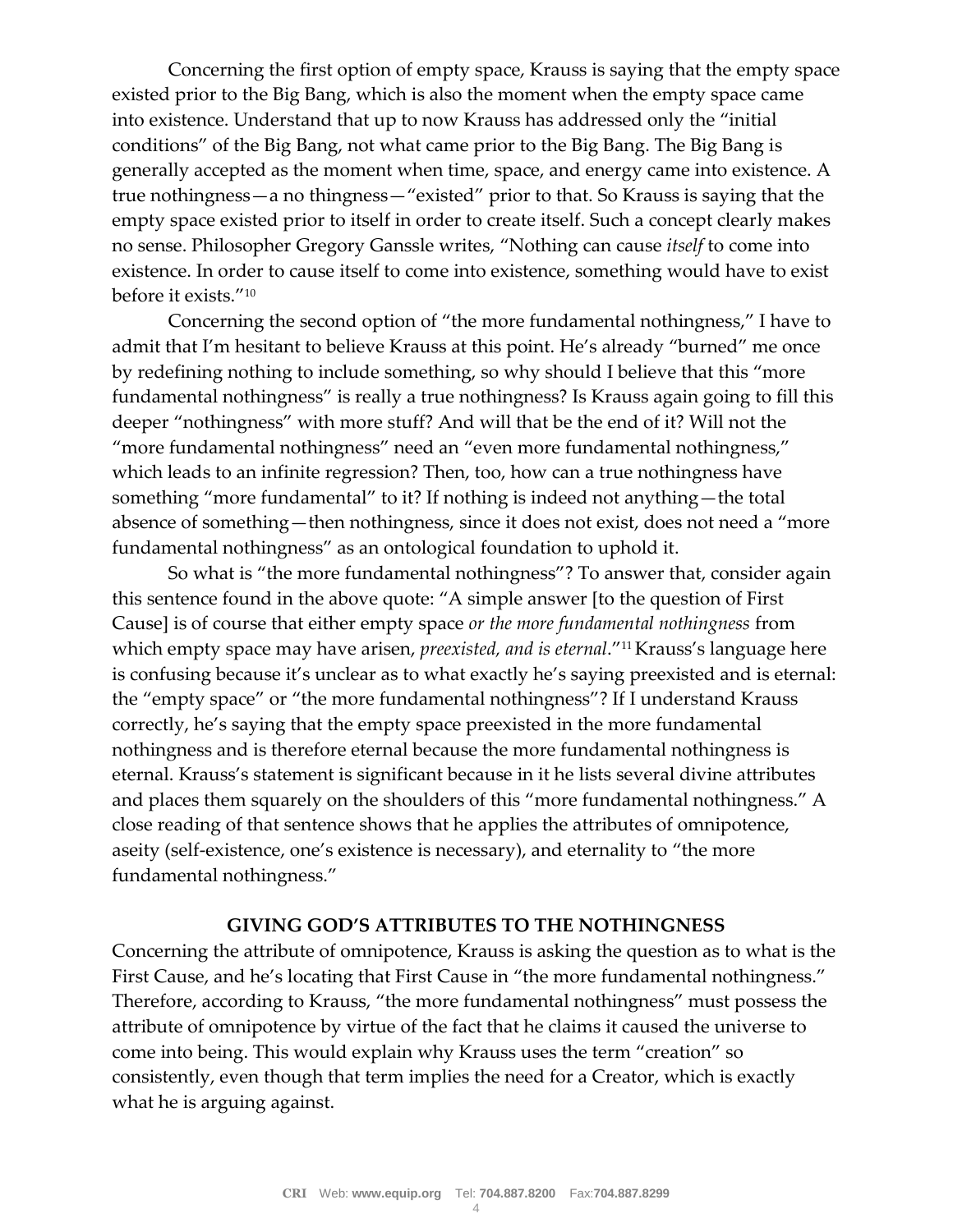Concerning the attribute of God as a necessary being, Krauss applies that attribute of being necessary to the nothingness. Why do I say that? Because Krauss says that the empty space "preexisted" in "the more fundamental nothingness." As such, that which is contingent—the "empty space" of the Big Bang—had its previous "existence" in the "more fundamental nothingness," which, short of an infinite regression, must therefore be necessary. Krauss seems to be saying that the nonexistence of nothingness is a necessary nonexistence; it is necessary because the nothingness could not have been otherwise.

Concerning the attribute of eternality, Krauss calls "the more fundamental nothingness" "eternal," which means that the nothingness has always not existed, does not exist now, and will always not exist.

I realize how crazy those last two sentences sound. I'm trying, though, to be as fair to what Krauss is communicating as I can. What else is one to do, though, with the statements of someone who says that an *empty space*, which is *absent of being*, *preexisted* for an *eternity* in *the more fundamental nothingness*, which would also seem to lack existence? "Preexistence," after all, is a form of existence, not of nonexistence. To "preexist" does not mean to not exist, but "to exist previously or before."<sup>12</sup> How, then, can something that is absent of being *preexist* in something that is an even more basic nothingness and that also lacks existence? I'm simply attempting to explicate Krauss's own language. What I see Krauss doing is that, after denying God's existence, he maintains that he can still explain through his concept of nothingness how the finite universe came into being. Such an explanation inevitably involves, though, applying some of the attributes of God to that which he believes is prior to the universe coming into existence, which is "the more fundamental nothingness."

## **AN INADVERTENT APOLOGETIC FOR GOD**

At the end of the quote given above, Krauss admits that his theory of creation from nothingness is insufficient: "To be fair, this does beg the question, which might of course not be answerable, of what, if anything, fixed the rules that governed such creation."<sup>13</sup> Such a statement raises the question as to whether or not the "rules"—the laws of nature—do indeed need a foundation for their existence. At one point in his book, Krauss attempted to minimize the uniqueness of our universe's laws of nature by presenting the theory of the multiverse:

*The question of what determined the laws of nature that allowed our universe to form and evolve now becomes less significant. If the laws of nature are themselves stochastic and random, then there is no prescribed "cause" for our universe. Under the general principle that anything that is not forbidden is allowed, then we would be guaranteed, in such a picture, that some universe would arise with the laws that we have discovered. No mechanism and no entity is required to fix the laws of nature to be what they are. They could be almost anything. Since we don't currently have a fundamental theory that explains the detailed character of the landscape of a multiverse, we cannot say. (Although to be fair, to make any scientific progress in calculating possibilities, we generally assume that certain properties, like quantum mechanics, permeate all possibilities. I*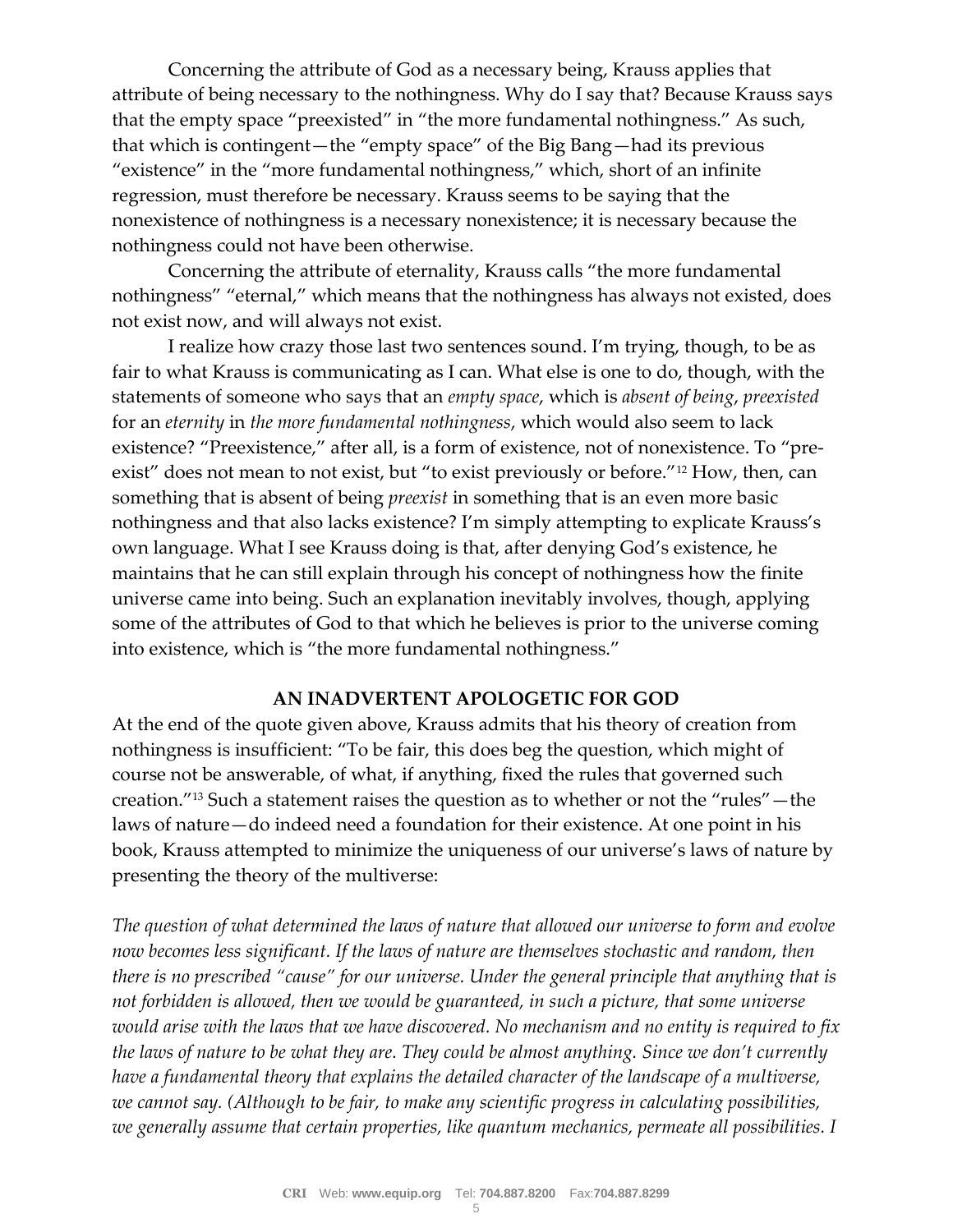*have no idea if this notion can be usefully dispensed with, or at least I don't know of any productive work in this regard).*<sup>14</sup>

Krauss is saying that, even if we could explain away the need for the general laws of nature through the theory of the multiverse, we would still be left with the laws of quantum mechanics, and even those laws need a cause.

What, though, is a sufficient cause for the laws of nature such as quantum physics? An abstract realm? But such an abstract realm—like Plato's Forms—lacks two things: (1) a foundation for its existence and (2) causative power. Concerning the need for a metaphysical foundation, think of the laws of nature as being like the laws of morality. Contrary to the moral relativity prevalent in today's culture, when we make moral judgments, we are pointing to moral principles that exist and that are transcendent to us. Where do such moral principles exist? It's a truism, but it's also true: moral laws need a moral law Giver. In the same way, the laws of nature need an ontological foundation beyond nature itself, which is contingent. What philosopher Doug Groothuis has written in regard to the relationship between beliefs and minds is relevant here: "Beliefs depend on minds for their existence. There can be no beliefs without minds to hold those beliefs."<sup>15</sup> The laws of nature and of morality, which are essentially ideas or thoughts (forms of belief), are most sufficiently located in a mind, specifically in the mind of God, whose being is necessary.

Moreover, even if the laws of nature could exist in some abstract realm, they would not have causative powers, which means they could not have caused the Big Bang. Persons, on the other hand, do have causative powers. Therefore, the God who has existence within Himself, who has a Mind, and who has personal attributes provides a fitting answer to Krauss's question as to "what, if anything, fixed the rules that governed such creation."<sup>16</sup> He said that such a question "might of course not be answerable." There is indeed an answer; it's just that Krauss is not open to it. By admitting that the laws of nature need a foundation and by asking that question, Krauss has inadvertently given an apologetic for God's existence and for God as the Creator of the universe.

#### **LEIBNIZ LIVES ON**

The subtitle of Krauss's book is "Why There Is Something Rather than Nothing." That statement is built on the question asked by seventeenth-century philosopher Gottfried Leibniz (1646–1716), "Why is there something rather than nothing?"<sup>17</sup> Leibniz answered that question by saying that every contingent thing has a cause, and such a cause is either itself contingent or necessary. William Lane Craig puts it this way: "Everything that exists has an explanation for its existence, either in the necessity of its own nature or in an external cause."<sup>18</sup> There is nothing in Krauss's system, though, that has necessary existence.

Concerning the "empty space" at the moment of the Big Bang, Krauss simply posits the matter/antimatter energy there without giving any explanation as to where that energy came from. Even if that energy did somehow "preexist" in the nonexistence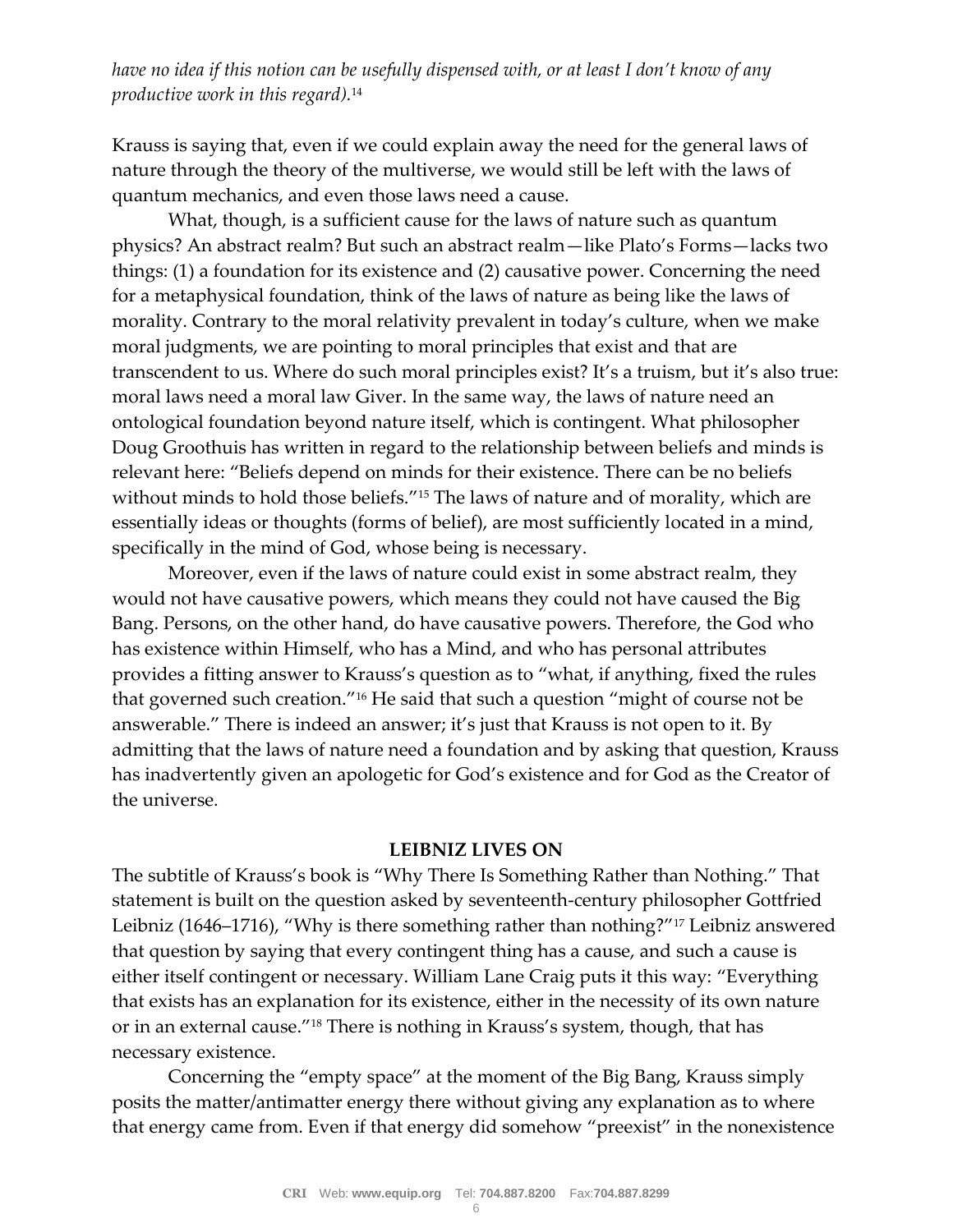of the nothingness prior to the Big Bang, such energy, being by nature physical, could not have necessary existence. There are two reasons for this: (1) Energy is subject to entropy (the energy becomes increasingly inaccessible). (2) Energy is inherently finite. Anything that is measurable, which is true of energy, is finite, not infinite. Finite energy, then, cannot have existed infinitely because all the energy would have been used up by now if there were an infinite past. Moreover, being finite, energy must then be contingent, not necessary; it might not have existed. Energy, then, needs something outside itself that is necessary to cause its existence.

Concerning the qualification of "the more fundamental nothingness" as that which is the necessary foundation for the contingent universe, nothingness might indeed be necessary in its nonexistence. Being nonexistent, however, it cannot, also be causative.

#### **WE BECOME NOTHING**

In the end, we become what we worship.<sup>19</sup> What I mean by that is that we can never rise above our view of ultimate reality. For example, if that which is ultimate is nothing more than matter and energy, as in atheism, then at death we lose our consciousness and personhood, and our bodies return to the "dust" from which they came. If ultimate reality is an impersonal oneness, as in monistic Hinduism, then our eventual fate is to merge back into the oneness. Concerning Krauss's claim that ultimate reality is nothingness, just as the universe came from nothing, so then in the end we will become nothing. That is the fate Krauss offers us. The good news, though, is that the true God offers us life because He "has life in Himself" (John 5:26). The only sufficient cause for a contingent universe is the God whose being is necessary. Only that kind of God is able to give us life, and He has demonstrated that life-giving, death-conquering power by raising Jesus from the dead.

**Dean C. Halverson** serves as the campus director for International Students, Inc., in Colorado Springs and Pueblo and is earning an MA in the philosophy of religion at Denver Seminary.

#### **NOTES**

6 Krauss, 58. Emphasis in original.

7 Ibid., 157.

- 8 Emphasis added.
- 9 Krauss, 174.

<sup>1</sup> Lawrence Krauss, *A Universe from Nothing: Why There Is Something Rather than Nothing* (New York: Free Press, 2012), xvii.

<sup>2</sup> Ibid., 21.

<sup>3</sup> Ibid., xiii.

<sup>4</sup> Ibid., xiv.

<sup>5</sup> William Lane Craig, "A Universe from Nothing (Part 1)," Reasonable Faith Podcast, February 14, 2012, http://www.reasonablefaith.org/reasonable-faith-podcast (accessed June 5, 2013).